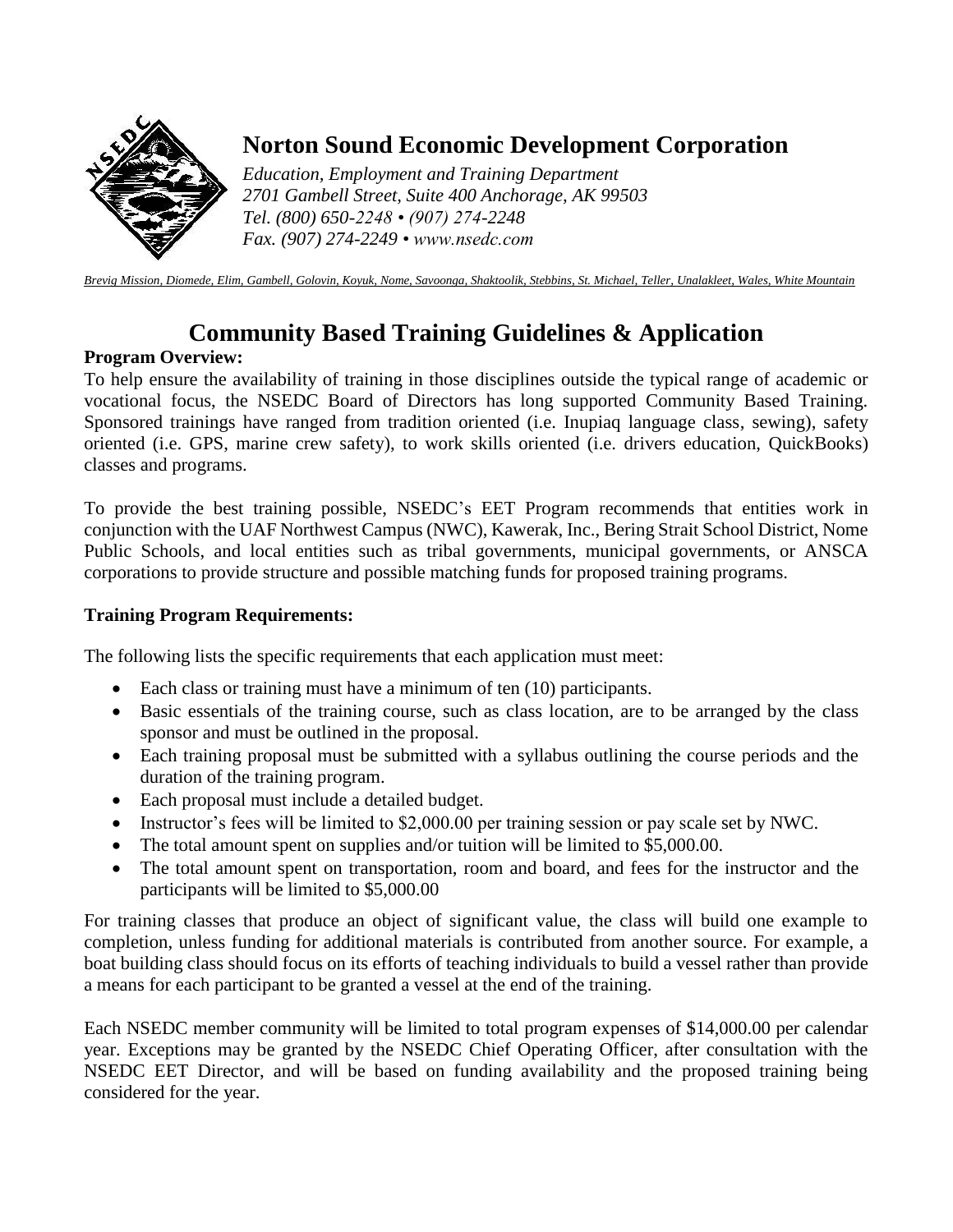#### **Project Administration:**

Proposals for funding and any resulting grants are subject, in all respects, to applicable sections of the NSEDC Board of Directors Policies for Oversight of Funding for Outside Entities, as updated in August 2017, and as amended hereafter. Applicants should carefully review the funding policies to ensure the proposed project and any resulting operations conducted with NSEDC funds are consistent with current policies throughout the term of the program and/or training. NSEDC staff shall have full discretion when interpreting board policies in the administration of funds. NSEDC will attempt to provide applicants with any future amendments to the NSEDC Community Based Training Guidelines; however, it is the applicants' responsibility to ensure they are abiding by the NSEDC Board's current funding policies.

#### **Preparation Costs:**

All costs incurred by applicants over the course of the application preparation process shall be the sole responsibility of the applicant.

#### **Payment & Reimbursements:**

Upon funding approval, recipients must report expenditures to NSEDC on a quarterly basis using NSEDC's Financial Statement Report (FSR). Quarterly reports should include requests for payment or reimbursements for approved costs incurred by the funding recipient during the respective quarter. Reimbursable expenditures must be pre-approved by NSEDC. Requests for payments or reimbursements must be accompanied by a purpose and explanation of the expenditures, including invoices, receipts, and/or corresponding check stubs establishing the recipients' prior payment for items for which reimbursement is requested. Back-up documentation for payment requests must be in a form satisfactory to NSEDC, which reserves the right to require additional information.

Completed proposals and/or questions regarding the Community Based Training program can be directed to:

Leslie Ladegard NSEDC EET Director 2701 Gambell Street, Suite 400 Anchorage, AK 99503

Email: lladegard[@nsedc.com](mailto:lladegard@nsedc.com) Phone: 1-800-650-2248 or 907-274-2248 Fax: 907-274-2249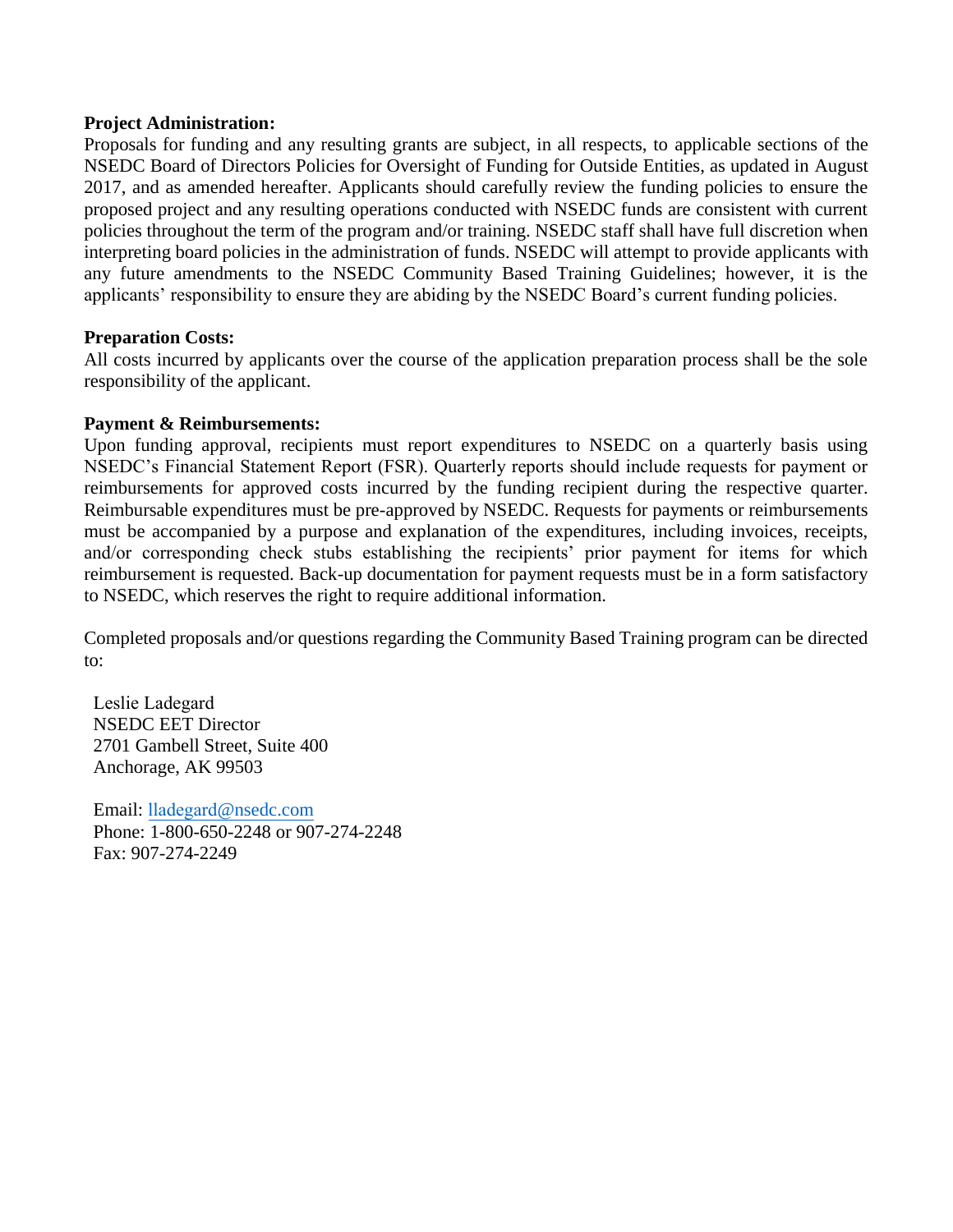

## **Norton Sound Economic Development Corporation**

*Education, Employment and Training Department 2701 Gambell Street, Suite 400 Anchorage, AK 99503 Tel. (800) 650-2248 • (907) 274-2248 Fax. (907) 274-2249 • www.nsedc.com*

*Brevig Mission, Diomede, Elim, Gambell, Golovin, Koyuk, Nome, Savoonga, Shaktoolik, Stebbins, St. Michael, Teller, Unalakleet, Wales, White Mountain*

## **Community Based Training Application**

### **Community Information**

| <b>Contact Person</b>                             |  |
|---------------------------------------------------|--|
|                                                   |  |
| <b>Training Information</b>                       |  |
| Title of Training<br>Title of Training            |  |
|                                                   |  |
| Date(s) of Training<br><u>Date(s)</u> of Training |  |
|                                                   |  |

### **List of Participants (minimum of 10)**

| ᆠ.  | 11. |
|-----|-----|
| 2.  | 12. |
| 3.  | 13. |
| 4.  | 14. |
| 5.  | 15. |
| 6.  | 16. |
| 7.  | 17. |
| 8.  | 18. |
| 9.  | 19. |
| 10. | 20. |